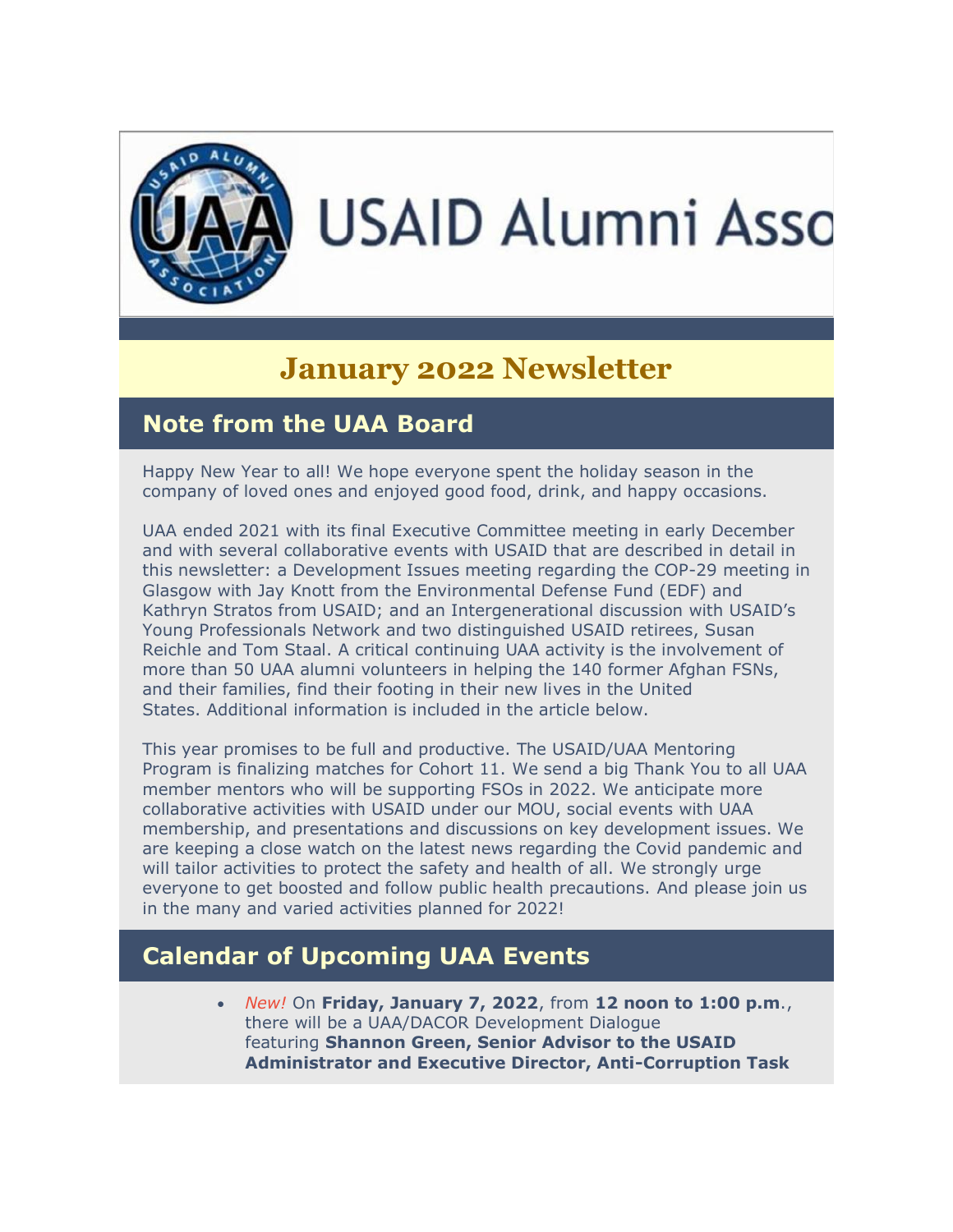**Force** in conversation with **UAA's Larry Garber** on "**Combating Corruption: Democracy Summit Follow-Up".** President Biden's Democracy Summit, on December 9 and 10, is intended to "galvanize commitments and initiatives across three principal themes: defending against authoritarianism, fighting corruption, and promoting respect for human rights". Join us to learn more about what AID and State are doing to lead the anti-corruption effort. Sign up for the event by clicking **[here.](https://na01.safelinks.protection.outlook.com/?url=https%3A%2F%2Fr20.rs6.net%2Ftn.jsp%3Ff%3D001jD6mFBLMW7Jq9EoLnv8caVRiy7YY0YXutCNU7v45oaAjTUKLUyDootq8IRuDJPaNvrcPb1DiBw3lO-FvZFgWocKBzexhYKMIeGuVwVDvIKhYJ7Hz1-slI9dDMkKdQ7dgUdtFivkABViO3w9terOO_t_8uuMLgHsaaxcYVhPCypkF-Xyad1dcDrQRxBFgBX2hu8rzzoLS5Tw%3D%26c%3DnRs1kFnEWB8P0-vJ-kYzoLLXdqJeeAuZWNq6Gdm5EGxcprxm5WQx6w%3D%3D%26ch%3D9A-btHemjeNBmcToTpNz6CjyicMu13d-ruVUX4j8q4mYwA8YCkBkmg%3D%3D&data=04%7C01%7C%7Cb3ff3c9bb29e4d2193d308d9cef3c17e%7C84df9e7fe9f640afb435aaaaaaaaaaaa%7C1%7C0%7C637768368603766166%7CUnknown%7CTWFpbGZsb3d8eyJWIjoiMC4wLjAwMDAiLCJQIjoiV2luMzIiLCJBTiI6Ik1haWwiLCJXVCI6Mn0%3D%7C3000&sdata=InastCmJ6oH2p%2BQvad8lqCoKYneBPMFoqYTN3zuHiWU%3D&reserved=0)**

- *New!* On **Tuesday, February 1, 2022,** there will be a UAA/DACOR Development Dialogue entitled **"The OECD/DAC and USAID: shaping international development cooperation over 60 years."** This DDD will feature a conversation between three highly experienced leaders: **Richard Carey** (from Paris), former Director of the OECD Development Cooperation Directorate and co-editor of the recently published history of the Development Assistance Committee's first sixty years; **Brian Atwood**, former DAC Chairman (2010-13) and USAID Administrator (1993-99); and **Ambassador James (Jim) Michel**, former DAC Chairman (1994-99) and USAID Counselor (among many other senior AID and State positions). A link to sign up will be sent out soon.
- *New!* **Sunday, February 20, 2022**, the eighth **UAA Winterfest**, our first social event of the year, will be hosted by Frank and Antoinette Almaguer at their home in Vienna, Virginia. The inperson gathering will take place from 4:00 to 7:00 p.m. and the virtual gathering will take place from 5:00-6:00 p.m. UAA members who may bring a spouse or guest are invited to share refreshments with alumni friends and former colleagues. Please RSVP by January 24. See below for more details.

#### *New!* **on [USAIDAlumni.org](http://usaidalumni.org/)**

[In Memoriam:](https://na01.safelinks.protection.outlook.com/?url=https%3A%2F%2Fr20.rs6.net%2Ftn.jsp%3Ff%3D001jD6mFBLMW7Jq9EoLnv8caVRiy7YY0YXutCNU7v45oaAjTUKLUyDoohj0GY4j0fQpNbSp4MqmYcyBikaG0R7JafzqnG050mLkCLOYgMDudTi08rrcuZjn0u2vpZMBjhi-pLGgPRsvI84IBmaxjPkP_H40npSh8GRp%26c%3DnRs1kFnEWB8P0-vJ-kYzoLLXdqJeeAuZWNq6Gdm5EGxcprxm5WQx6w%3D%3D%26ch%3D9A-btHemjeNBmcToTpNz6CjyicMu13d-ruVUX4j8q4mYwA8YCkBkmg%3D%3D&data=04%7C01%7C%7Cb3ff3c9bb29e4d2193d308d9cef3c17e%7C84df9e7fe9f640afb435aaaaaaaaaaaa%7C1%7C0%7C637768368603766166%7CUnknown%7CTWFpbGZsb3d8eyJWIjoiMC4wLjAwMDAiLCJQIjoiV2luMzIiLCJBTiI6Ik1haWwiLCJXVCI6Mn0%3D%7C3000&sdata=yUw4%2BOm9dF7%2FFMBXd4PSYaYJnDPw%2BewONHvu2IXFRIk%3D&reserved=0) Lu Rudel, Eugene Nathaniel "Tony" Babb, Dwight Ink, Alfred Waterlow Ford, Alan Donovan, Carol Joan Mills, and Edwin Thomas Chapman

[Articles:](https://na01.safelinks.protection.outlook.com/?url=https%3A%2F%2Fr20.rs6.net%2Ftn.jsp%3Ff%3D001jD6mFBLMW7Jq9EoLnv8caVRiy7YY0YXutCNU7v45oaAjTUKLUyDookmli-ErBcK010CryppFObm6FJqaw7PJqHzOk1aH0OITea4eihckIqyqPPse2x8lVm1dNRGKAffuwZ6J_vOtFL1zLrJaZROQLyBYS_-KsjZSATRdpzXieCpTcDJNzcHAEfrqf9_fG2Pd%26c%3DnRs1kFnEWB8P0-vJ-kYzoLLXdqJeeAuZWNq6Gdm5EGxcprxm5WQx6w%3D%3D%26ch%3D9A-btHemjeNBmcToTpNz6CjyicMu13d-ruVUX4j8q4mYwA8YCkBkmg%3D%3D&data=04%7C01%7C%7Cb3ff3c9bb29e4d2193d308d9cef3c17e%7C84df9e7fe9f640afb435aaaaaaaaaaaa%7C1%7C0%7C637768368603766166%7CUnknown%7CTWFpbGZsb3d8eyJWIjoiMC4wLjAwMDAiLCJQIjoiV2luMzIiLCJBTiI6Ik1haWwiLCJXVCI6Mn0%3D%7C3000&sdata=QnnrnDJ5dWSh%2Bc3Ek5nbxWGteDWCCbpSdmAMtT57GGA%3D&reserved=0) Our January newsletter offers five new articles:

- *New!* **Review Essay of** *The Enduring Struggle* **with Historian Mary Jane Maxwell** *[\(www.wbynamics.com\)](https://na01.safelinks.protection.outlook.com/?url=https%3A%2F%2Fr20.rs6.net%2Ftn.jsp%3Ff%3D001jD6mFBLMW7Jq9EoLnv8caVRiy7YY0YXutCNU7v45oaAjTUKLUyDoojK97gGqrlulqrDSw-TnIayaWbBSe88rTvYYvVcarsAPVD2Y5XfUXn2dL0P8aeKyONhiKMQ1Z5Fo9aqbkPxIu9ZnZjfkumu_dA%3D%3D%26c%3DnRs1kFnEWB8P0-vJ-kYzoLLXdqJeeAuZWNq6Gdm5EGxcprxm5WQx6w%3D%3D%26ch%3D9A-btHemjeNBmcToTpNz6CjyicMu13d-ruVUX4j8q4mYwA8YCkBkmg%3D%3D&data=04%7C01%7C%7Cb3ff3c9bb29e4d2193d308d9cef3c17e%7C84df9e7fe9f640afb435aaaaaaaaaaaa%7C1%7C0%7C637768368603766166%7CUnknown%7CTWFpbGZsb3d8eyJWIjoiMC4wLjAwMDAiLCJQIjoiV2luMzIiLCJBTiI6Ik1haWwiLCJXVCI6Mn0%3D%7C3000&sdata=C0U3%2FbTWwPnBQtvC5dYX27XXN0RFUjoEoW%2FW4g6Kd7s%3D&reserved=0)*
- *New!* **USAID staffers disgruntled over back-to-office plans.** *(Devex by Teresa Welsh, December 10, 2021)*
- *New!* **Janet L. Yellen and Samantha Power: To uphold democracy, the U.S. must fight global corruption** *(Washington*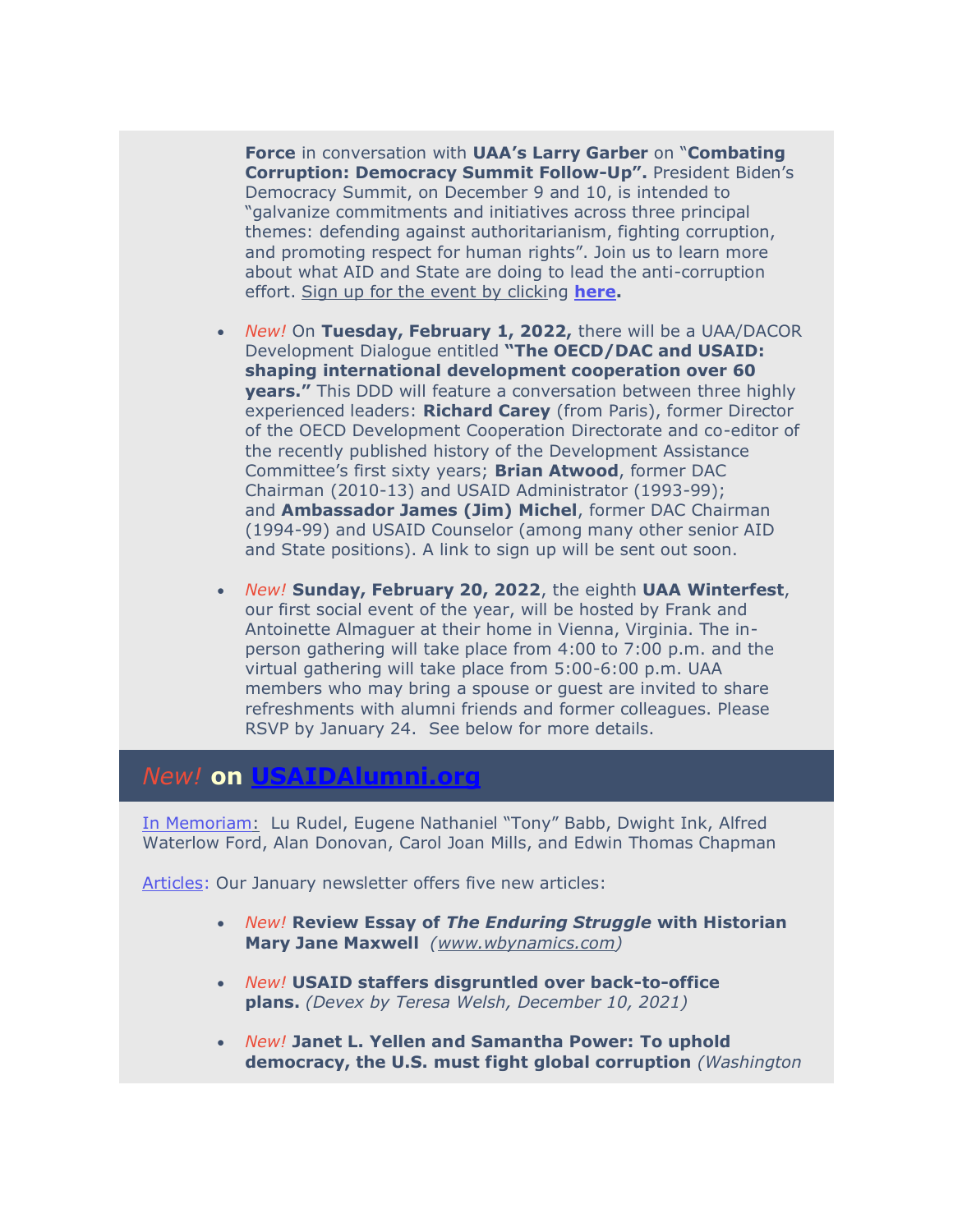*Post by Secretary of the Treasury, Janet Yellen, and USAID Administrator, Samantha Power, December 6, 2021)*

- *New!* **After six decades of US foreign aid, our future must be guided by the past** *(The Hill by J. Brian Atwood, November 15, 2021)*
- *New!* **MFAN Welcomes USAID Administrator Power's New Vision for Global Development – Placing Locals in the Lead** *(MFAN by Lester Munson, Larry Nowels, and Tessie San Martin, November 12, 2021)*

[Bulletin Board:](https://na01.safelinks.protection.outlook.com/?url=https%3A%2F%2Fr20.rs6.net%2Ftn.jsp%3Ff%3D001jD6mFBLMW7Jq9EoLnv8caVRiy7YY0YXutCNU7v45oaAjTUKLUyDookC053-rjzs1ooU-4miT3BqC3GfgxbAVIzPMbc_TZk4KwVSd5AijAqZ3AlswhpqmnUwJovWIEEr5kv5FssUdzpZW14PDjLxRmjNhO85PueiX0Fe0IrG3yl0%3D%26c%3DnRs1kFnEWB8P0-vJ-kYzoLLXdqJeeAuZWNq6Gdm5EGxcprxm5WQx6w%3D%3D%26ch%3D9A-btHemjeNBmcToTpNz6CjyicMu13d-ruVUX4j8q4mYwA8YCkBkmg%3D%3D&data=04%7C01%7C%7Cb3ff3c9bb29e4d2193d308d9cef3c17e%7C84df9e7fe9f640afb435aaaaaaaaaaaa%7C1%7C0%7C637768368603766166%7CUnknown%7CTWFpbGZsb3d8eyJWIjoiMC4wLjAwMDAiLCJQIjoiV2luMzIiLCJBTiI6Ik1haWwiLCJXVCI6Mn0%3D%7C3000&sdata=%2Frx3p0EewwWbUNM9GHzFYzmHRbqFtYV9K8q%2Fv3H3QyU%3D&reserved=0) Interesting news items since our last newsletter include:

- Journey from Kabul to the US by USAID/Afghanistan FSNs
- READOUT Administrator Samantha Power Holds Meetings on COVID-19
- [USAID steps up 'languishing' diversity, equity, and inclusion effort](https://na01.safelinks.protection.outlook.com/?url=https%3A%2F%2Fr20.rs6.net%2Ftn.jsp%3Ff%3D001jD6mFBLMW7Jq9EoLnv8caVRiy7YY0YXutCNU7v45oaAjTUKLUyDoojK97gGqrlulIdH23hYNFy9r2sqNw2Vg_-HI-M0y8Zv8DkmVMX6MFezPd5h52v_2mg7ZfF-z1NOGzhIE3bhAmtsAS-EQvg-I8pvmrKibJU-9wwgJUaAP1Pz0pIAwgOsqUNR4jBtuOB276MbVQUb4T93iJdHLnbvf9_Yu52rH4Vn64fW6PlgRe89h4h8z7W5YlmFWdnPvNAZaupVbX8dURV7RZzpLtrDE58wMlLlGJSqb%26c%3DnRs1kFnEWB8P0-vJ-kYzoLLXdqJeeAuZWNq6Gdm5EGxcprxm5WQx6w%3D%3D%26ch%3D9A-btHemjeNBmcToTpNz6CjyicMu13d-ruVUX4j8q4mYwA8YCkBkmg%3D%3D&data=04%7C01%7C%7Cb3ff3c9bb29e4d2193d308d9cef3c17e%7C84df9e7fe9f640afb435aaaaaaaaaaaa%7C1%7C0%7C637768368603766166%7CUnknown%7CTWFpbGZsb3d8eyJWIjoiMC4wLjAwMDAiLCJQIjoiV2luMzIiLCJBTiI6Ik1haWwiLCJXVCI6Mn0%3D%7C3000&sdata=fNOzbKEMZ%2FGeI1uKzTF1mJiBX8EC%2Bo%2BikjmryLDkuaM%3D&reserved=0)  [\(Devex, 12/15/21\)](https://na01.safelinks.protection.outlook.com/?url=https%3A%2F%2Fr20.rs6.net%2Ftn.jsp%3Ff%3D001jD6mFBLMW7Jq9EoLnv8caVRiy7YY0YXutCNU7v45oaAjTUKLUyDoojK97gGqrlulIdH23hYNFy9r2sqNw2Vg_-HI-M0y8Zv8DkmVMX6MFezPd5h52v_2mg7ZfF-z1NOGzhIE3bhAmtsAS-EQvg-I8pvmrKibJU-9wwgJUaAP1Pz0pIAwgOsqUNR4jBtuOB276MbVQUb4T93iJdHLnbvf9_Yu52rH4Vn64fW6PlgRe89h4h8z7W5YlmFWdnPvNAZaupVbX8dURV7RZzpLtrDE58wMlLlGJSqb%26c%3DnRs1kFnEWB8P0-vJ-kYzoLLXdqJeeAuZWNq6Gdm5EGxcprxm5WQx6w%3D%3D%26ch%3D9A-btHemjeNBmcToTpNz6CjyicMu13d-ruVUX4j8q4mYwA8YCkBkmg%3D%3D&data=04%7C01%7C%7Cb3ff3c9bb29e4d2193d308d9cef3c17e%7C84df9e7fe9f640afb435aaaaaaaaaaaa%7C1%7C0%7C637768368603766166%7CUnknown%7CTWFpbGZsb3d8eyJWIjoiMC4wLjAwMDAiLCJQIjoiV2luMzIiLCJBTiI6Ik1haWwiLCJXVCI6Mn0%3D%7C3000&sdata=fNOzbKEMZ%2FGeI1uKzTF1mJiBX8EC%2Bo%2BikjmryLDkuaM%3D&reserved=0)
- [Update on USAID's Afghanistan Response: Note from Administrator](https://na01.safelinks.protection.outlook.com/?url=https%3A%2F%2Fr20.rs6.net%2Ftn.jsp%3Ff%3D001jD6mFBLMW7Jq9EoLnv8caVRiy7YY0YXutCNU7v45oaAjTUKLUyDoojK97gGqrlulWw5rJxGgMy2bwzoxpLapj3gMkksUp25H7lQvKq40N8mnn_OCB1-Ul4Ofpfxge7TaxCDbfaz3FIQuqTj9I4mR0ZVCjeD9meV3JAztn6iMdQ6kZPVnuOmmQvZKnVkT3LPV92qwE4fKn302z7-cHh18gyAj_UN3j6DLSh26dkolVgLRnSX_mZJKGAziRFupESL1qN0az8dqW-FBuH09kqZ1ug%3D%3D%26c%3DnRs1kFnEWB8P0-vJ-kYzoLLXdqJeeAuZWNq6Gdm5EGxcprxm5WQx6w%3D%3D%26ch%3D9A-btHemjeNBmcToTpNz6CjyicMu13d-ruVUX4j8q4mYwA8YCkBkmg%3D%3D&data=04%7C01%7C%7Cb3ff3c9bb29e4d2193d308d9cef3c17e%7C84df9e7fe9f640afb435aaaaaaaaaaaa%7C1%7C0%7C637768368603922403%7CUnknown%7CTWFpbGZsb3d8eyJWIjoiMC4wLjAwMDAiLCJQIjoiV2luMzIiLCJBTiI6Ik1haWwiLCJXVCI6Mn0%3D%7C3000&sdata=fDblSk8AhtziN1sIjdWT8Q0q3U7P2IFhqs90EW8xMR4%3D&reserved=0)  [Powell](https://na01.safelinks.protection.outlook.com/?url=https%3A%2F%2Fr20.rs6.net%2Ftn.jsp%3Ff%3D001jD6mFBLMW7Jq9EoLnv8caVRiy7YY0YXutCNU7v45oaAjTUKLUyDoojK97gGqrlulWw5rJxGgMy2bwzoxpLapj3gMkksUp25H7lQvKq40N8mnn_OCB1-Ul4Ofpfxge7TaxCDbfaz3FIQuqTj9I4mR0ZVCjeD9meV3JAztn6iMdQ6kZPVnuOmmQvZKnVkT3LPV92qwE4fKn302z7-cHh18gyAj_UN3j6DLSh26dkolVgLRnSX_mZJKGAziRFupESL1qN0az8dqW-FBuH09kqZ1ug%3D%3D%26c%3DnRs1kFnEWB8P0-vJ-kYzoLLXdqJeeAuZWNq6Gdm5EGxcprxm5WQx6w%3D%3D%26ch%3D9A-btHemjeNBmcToTpNz6CjyicMu13d-ruVUX4j8q4mYwA8YCkBkmg%3D%3D&data=04%7C01%7C%7Cb3ff3c9bb29e4d2193d308d9cef3c17e%7C84df9e7fe9f640afb435aaaaaaaaaaaa%7C1%7C0%7C637768368603922403%7CUnknown%7CTWFpbGZsb3d8eyJWIjoiMC4wLjAwMDAiLCJQIjoiV2luMzIiLCJBTiI6Ik1haWwiLCJXVCI6Mn0%3D%7C3000&sdata=fDblSk8AhtziN1sIjdWT8Q0q3U7P2IFhqs90EW8xMR4%3D&reserved=0)
- [ADMINISTRATOR SAMANTHA POWER SPEECH AT THE UN OFFICE](https://na01.safelinks.protection.outlook.com/?url=https%3A%2F%2Fr20.rs6.net%2Ftn.jsp%3Ff%3D001jD6mFBLMW7Jq9EoLnv8caVRiy7YY0YXutCNU7v45oaAjTUKLUyDoojK97gGqrlulFQxzAYoAbvrLO6wqDIFMdYp3nBzTvGMpzYIuA98UaEGc07vmv99nw5OLCiPi21Bmtfu080k7H4OPi2EeiW1G2ScNsFqxvzFdJGblu2hm5HNpRBxIgz3Rb0c8F0QhQgu3zDvzsrWdMSeVyrCPjnzWQTehcwSTBeERSuPp10U-F1zlG7w0Q7A-4r5jy5eCwlVOe6l6bH6uvBlobHf8-qFWpO8OvkBnET88ZGLw9iVpar5kJT1y70jHiVCGittqu9GeHmCgBC7oOX3-hBocuEuKog0qcVaJOhhKJil2WQxlm2U%3D%26c%3DnRs1kFnEWB8P0-vJ-kYzoLLXdqJeeAuZWNq6Gdm5EGxcprxm5WQx6w%3D%3D%26ch%3D9A-btHemjeNBmcToTpNz6CjyicMu13d-ruVUX4j8q4mYwA8YCkBkmg%3D%3D&data=04%7C01%7C%7Cb3ff3c9bb29e4d2193d308d9cef3c17e%7C84df9e7fe9f640afb435aaaaaaaaaaaa%7C1%7C0%7C637768368603922403%7CUnknown%7CTWFpbGZsb3d8eyJWIjoiMC4wLjAwMDAiLCJQIjoiV2luMzIiLCJBTiI6Ik1haWwiLCJXVCI6Mn0%3D%7C3000&sdata=jGdqJM423Y3b%2F5n4uPkXGkaGIsBAsBgiRAwZ5ugknig%3D&reserved=0)  [FOR COORDINATION OF HUMANITARIAN AFFAIRS' 2022 GLOBAL](https://na01.safelinks.protection.outlook.com/?url=https%3A%2F%2Fr20.rs6.net%2Ftn.jsp%3Ff%3D001jD6mFBLMW7Jq9EoLnv8caVRiy7YY0YXutCNU7v45oaAjTUKLUyDoojK97gGqrlulFQxzAYoAbvrLO6wqDIFMdYp3nBzTvGMpzYIuA98UaEGc07vmv99nw5OLCiPi21Bmtfu080k7H4OPi2EeiW1G2ScNsFqxvzFdJGblu2hm5HNpRBxIgz3Rb0c8F0QhQgu3zDvzsrWdMSeVyrCPjnzWQTehcwSTBeERSuPp10U-F1zlG7w0Q7A-4r5jy5eCwlVOe6l6bH6uvBlobHf8-qFWpO8OvkBnET88ZGLw9iVpar5kJT1y70jHiVCGittqu9GeHmCgBC7oOX3-hBocuEuKog0qcVaJOhhKJil2WQxlm2U%3D%26c%3DnRs1kFnEWB8P0-vJ-kYzoLLXdqJeeAuZWNq6Gdm5EGxcprxm5WQx6w%3D%3D%26ch%3D9A-btHemjeNBmcToTpNz6CjyicMu13d-ruVUX4j8q4mYwA8YCkBkmg%3D%3D&data=04%7C01%7C%7Cb3ff3c9bb29e4d2193d308d9cef3c17e%7C84df9e7fe9f640afb435aaaaaaaaaaaa%7C1%7C0%7C637768368603922403%7CUnknown%7CTWFpbGZsb3d8eyJWIjoiMC4wLjAwMDAiLCJQIjoiV2luMzIiLCJBTiI6Ik1haWwiLCJXVCI6Mn0%3D%7C3000&sdata=jGdqJM423Y3b%2F5n4uPkXGkaGIsBAsBgiRAwZ5ugknig%3D&reserved=0) [HUMANITARIAN OVERVIEW LAUNCH](https://na01.safelinks.protection.outlook.com/?url=https%3A%2F%2Fr20.rs6.net%2Ftn.jsp%3Ff%3D001jD6mFBLMW7Jq9EoLnv8caVRiy7YY0YXutCNU7v45oaAjTUKLUyDoojK97gGqrlulFQxzAYoAbvrLO6wqDIFMdYp3nBzTvGMpzYIuA98UaEGc07vmv99nw5OLCiPi21Bmtfu080k7H4OPi2EeiW1G2ScNsFqxvzFdJGblu2hm5HNpRBxIgz3Rb0c8F0QhQgu3zDvzsrWdMSeVyrCPjnzWQTehcwSTBeERSuPp10U-F1zlG7w0Q7A-4r5jy5eCwlVOe6l6bH6uvBlobHf8-qFWpO8OvkBnET88ZGLw9iVpar5kJT1y70jHiVCGittqu9GeHmCgBC7oOX3-hBocuEuKog0qcVaJOhhKJil2WQxlm2U%3D%26c%3DnRs1kFnEWB8P0-vJ-kYzoLLXdqJeeAuZWNq6Gdm5EGxcprxm5WQx6w%3D%3D%26ch%3D9A-btHemjeNBmcToTpNz6CjyicMu13d-ruVUX4j8q4mYwA8YCkBkmg%3D%3D&data=04%7C01%7C%7Cb3ff3c9bb29e4d2193d308d9cef3c17e%7C84df9e7fe9f640afb435aaaaaaaaaaaa%7C1%7C0%7C637768368603922403%7CUnknown%7CTWFpbGZsb3d8eyJWIjoiMC4wLjAwMDAiLCJQIjoiV2luMzIiLCJBTiI6Ik1haWwiLCJXVCI6Mn0%3D%7C3000&sdata=jGdqJM423Y3b%2F5n4uPkXGkaGIsBAsBgiRAwZ5ugknig%3D&reserved=0)
- [AFSA hosting a USAID Foreign Service Officer as part of Diplomats](https://na01.safelinks.protection.outlook.com/?url=https%3A%2F%2Fr20.rs6.net%2Ftn.jsp%3Ff%3D001jD6mFBLMW7Jq9EoLnv8caVRiy7YY0YXutCNU7v45oaAjTUKLUyDoojK97gGqrlulacuzDJc2X_ekpuB-dMFQLpuU44RHuIpVWI5hmFxC5FjCdjgE8NqMvZIC1ydjXIcgbNoKHUrB9mGnvzAy9d8mHFDbxVBgecQuR7-RrBTBSj-SWhKZhoNMRl2hcAqfv8Gc61kYVy8CiGOeLHO29Vjn8OIxG9I97rxUcwcD0FbRsgvYGQ1cq_EuwpsSCDNwDeFb1pc8nFfnhowDyp-1N4LZWg%3D%3D%26c%3DnRs1kFnEWB8P0-vJ-kYzoLLXdqJeeAuZWNq6Gdm5EGxcprxm5WQx6w%3D%3D%26ch%3D9A-btHemjeNBmcToTpNz6CjyicMu13d-ruVUX4j8q4mYwA8YCkBkmg%3D%3D&data=04%7C01%7C%7Cb3ff3c9bb29e4d2193d308d9cef3c17e%7C84df9e7fe9f640afb435aaaaaaaaaaaa%7C1%7C0%7C637768368603922403%7CUnknown%7CTWFpbGZsb3d8eyJWIjoiMC4wLjAwMDAiLCJQIjoiV2luMzIiLCJBTiI6Ik1haWwiLCJXVCI6Mn0%3D%7C3000&sdata=noKyBN1U8GKRV43pYJX2bK7iQBZuL2ETnvIpQPnukD8%3D&reserved=0)  [at Work](https://na01.safelinks.protection.outlook.com/?url=https%3A%2F%2Fr20.rs6.net%2Ftn.jsp%3Ff%3D001jD6mFBLMW7Jq9EoLnv8caVRiy7YY0YXutCNU7v45oaAjTUKLUyDoojK97gGqrlulacuzDJc2X_ekpuB-dMFQLpuU44RHuIpVWI5hmFxC5FjCdjgE8NqMvZIC1ydjXIcgbNoKHUrB9mGnvzAy9d8mHFDbxVBgecQuR7-RrBTBSj-SWhKZhoNMRl2hcAqfv8Gc61kYVy8CiGOeLHO29Vjn8OIxG9I97rxUcwcD0FbRsgvYGQ1cq_EuwpsSCDNwDeFb1pc8nFfnhowDyp-1N4LZWg%3D%3D%26c%3DnRs1kFnEWB8P0-vJ-kYzoLLXdqJeeAuZWNq6Gdm5EGxcprxm5WQx6w%3D%3D%26ch%3D9A-btHemjeNBmcToTpNz6CjyicMu13d-ruVUX4j8q4mYwA8YCkBkmg%3D%3D&data=04%7C01%7C%7Cb3ff3c9bb29e4d2193d308d9cef3c17e%7C84df9e7fe9f640afb435aaaaaaaaaaaa%7C1%7C0%7C637768368603922403%7CUnknown%7CTWFpbGZsb3d8eyJWIjoiMC4wLjAwMDAiLCJQIjoiV2luMzIiLCJBTiI6Ik1haWwiLCJXVCI6Mn0%3D%7C3000&sdata=noKyBN1U8GKRV43pYJX2bK7iQBZuL2ETnvIpQPnukD8%3D&reserved=0)

[Bibliographies:](https://na01.safelinks.protection.outlook.com/?url=https%3A%2F%2Fr20.rs6.net%2Ftn.jsp%3Ff%3D001jD6mFBLMW7Jq9EoLnv8caVRiy7YY0YXutCNU7v45oaAjTUKLUyDoohj0GY4j0fQpNodpywYjAMdooZus_aoi3pXp6G_rZ9xwdEnbZx0A6XIY1ZvXtPBm_NwVfSZs2J_dkuMOQ-eDehmOLNNFG8VBFwP66L3fTgT56nVXqqTzjD6pAgC-5lAnOCwFCt5oW-Bv%26c%3DnRs1kFnEWB8P0-vJ-kYzoLLXdqJeeAuZWNq6Gdm5EGxcprxm5WQx6w%3D%3D%26ch%3D9A-btHemjeNBmcToTpNz6CjyicMu13d-ruVUX4j8q4mYwA8YCkBkmg%3D%3D&data=04%7C01%7C%7Cb3ff3c9bb29e4d2193d308d9cef3c17e%7C84df9e7fe9f640afb435aaaaaaaaaaaa%7C1%7C0%7C637768368603922403%7CUnknown%7CTWFpbGZsb3d8eyJWIjoiMC4wLjAwMDAiLCJQIjoiV2luMzIiLCJBTiI6Ik1haWwiLCJXVCI6Mn0%3D%7C3000&sdata=Qp7kWW7zua8Dr%2F1lgsyxrRO4J3ux21%2F%2B2cvUCCTeQR0%3D&reserved=0) Of the many fascinating bibliographies added since the last newsletter, included are:

- *The Island in Winter* by Alexi Panehal
- *History of U.S. Foreign Policy in the George H.W. Bush Years* by Andrew Natsios
- *Modern Paraguay: Uncovering South America's Best Kept Secret*by Tomas Mundi
- *The Lighter Side of Living in Liberia* by Michael Nicholson
- *Africa Memoir: 50 Years, 54 Countries, One American Life* (3 vols) by Mark Wentling
- *International Education at the Crossroads* by Deborah Cohn

## **Join us for the Annual Winterfest!!**

UAA alumni are invited to bring their spouse or a guest to the eighth Annual Winterfest, our casual late afternoon gathering to get us through the remainder of the cold winter weeks. Join us and enjoy seeing and chatting with old friends and colleagues. This is a free event for UAA members and those eligible to become members.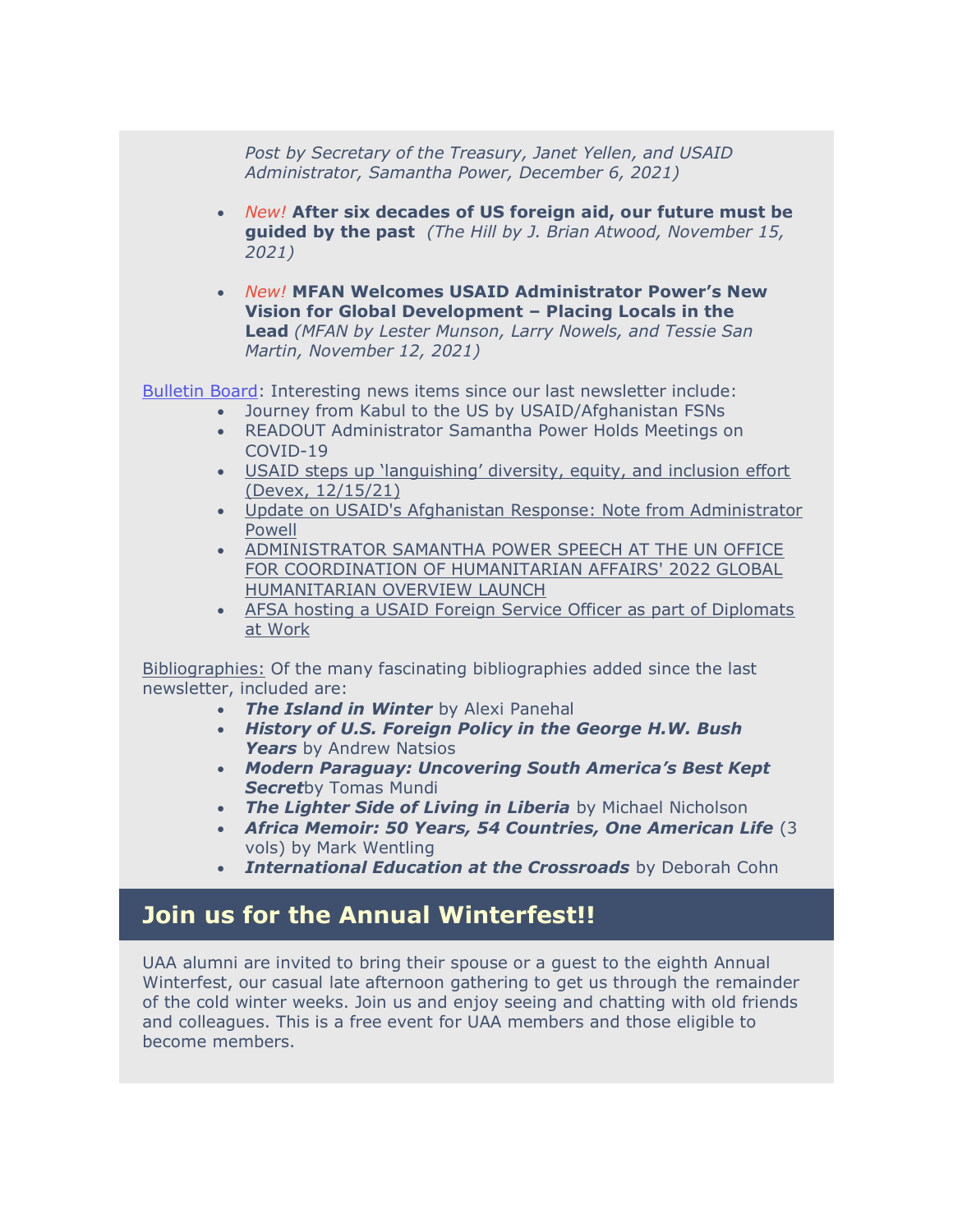Date: Sunday, February 20, 2022

Time: 4:00 to 7:00 p.m. (in-person gathering at the Almaguers) 5:00 to 6:00 p.m. (virtually join the event)

Location: Residence of Frank and Antoinette Almaguer in Vienna, Virginia. Specifics will be provided along with confirmation of sign-up for this event. Coordinates for Zoom access will also be provided to all who register prior to the February 20th event.

Covid Requirements: In-person attendees must be vaccinated/boosted and wear masks while indoors except when eating/drinking.

Dress: Totally Casual

RSVP: Please send acceptances, no later than Monday, January 24.

#### Click **[here](https://na01.safelinks.protection.outlook.com/?url=https%3A%2F%2Fr20.rs6.net%2Ftn.jsp%3Ff%3D001jD6mFBLMW7Jq9EoLnv8caVRiy7YY0YXutCNU7v45oaAjTUKLUyDoojK97gGqrluleUw-ld6I88sW0Kg3rIG1Vn9Y7BO7wyJQUuDpP8Ln5f4yhgqrJZgI_aOflL-_3hni0TxmIPgxoOtBrS5gnh6n_A%3D%3D%26c%3DnRs1kFnEWB8P0-vJ-kYzoLLXdqJeeAuZWNq6Gdm5EGxcprxm5WQx6w%3D%3D%26ch%3D9A-btHemjeNBmcToTpNz6CjyicMu13d-ruVUX4j8q4mYwA8YCkBkmg%3D%3D&data=04%7C01%7C%7Cb3ff3c9bb29e4d2193d308d9cef3c17e%7C84df9e7fe9f640afb435aaaaaaaaaaaa%7C1%7C0%7C637768368603922403%7CUnknown%7CTWFpbGZsb3d8eyJWIjoiMC4wLjAwMDAiLCJQIjoiV2luMzIiLCJBTiI6Ik1haWwiLCJXVCI6Mn0%3D%7C3000&sdata=xsSFmVxV0SigQYrDHfdSw0grAqWVdovPOMIqUyQRNCk%3D&reserved=0) to register for in-person participation.**

Click **[here](https://na01.safelinks.protection.outlook.com/?url=https%3A%2F%2Fr20.rs6.net%2Ftn.jsp%3Ff%3D001jD6mFBLMW7Jq9EoLnv8caVRiy7YY0YXutCNU7v45oaAjTUKLUyDoojK97gGqrlulr3DpCfVV73tsercj2dSKMXSQnQ058PbpN_xZmwvSJO1gXo4RDy2Zrytvo-mlbwlma76E_6F5VGMlGsVm0HAdIw%3D%3D%26c%3DnRs1kFnEWB8P0-vJ-kYzoLLXdqJeeAuZWNq6Gdm5EGxcprxm5WQx6w%3D%3D%26ch%3D9A-btHemjeNBmcToTpNz6CjyicMu13d-ruVUX4j8q4mYwA8YCkBkmg%3D%3D&data=04%7C01%7C%7Cb3ff3c9bb29e4d2193d308d9cef3c17e%7C84df9e7fe9f640afb435aaaaaaaaaaaa%7C1%7C0%7C637768368603922403%7CUnknown%7CTWFpbGZsb3d8eyJWIjoiMC4wLjAwMDAiLCJQIjoiV2luMzIiLCJBTiI6Ik1haWwiLCJXVCI6Mn0%3D%7C3000&sdata=CbyhEpqjKt501D4dgG%2Fj9YYY7QntPcWxfP%2FCCXNUaFo%3D&reserved=0) to register for virtual participation.**

If the weather threatens, the snow date is Sunday, February 27. Also, if the pandemic worsens, the Winterfest will be held virtually **only** via Zoom. Those who have RSVP'd will be notified by email. You may also check the UAA website for any change in plans.

#### **UAA 2022 Membership Contributions are due!**

Making a Contribution for 2022 Membership

Membership in UAA is on a calendar year basis. All those whose contribution(s) are received between December 1, 2021, through November 30, 2022, will be considered members for 2022. For membership eligibility, suggested contribution levels, payment options, and how to join, see the listing on the left side of the home page of the UAA website: [https://www.usaidalumni.org.](https://na01.safelinks.protection.outlook.com/?url=https%3A%2F%2Fr20.rs6.net%2Ftn.jsp%3Ff%3D001jD6mFBLMW7Jq9EoLnv8caVRiy7YY0YXutCNU7v45oaAjTUKLUyDookC053-rjzs1hpNLhmn5408YYrB6pqwnu7IHu3BSO5-PLTpJcJ6e2a334I_-LbYOYTJEEKofaWeLMc5RIgpXR88h58646SqNCg%3D%3D%26c%3DnRs1kFnEWB8P0-vJ-kYzoLLXdqJeeAuZWNq6Gdm5EGxcprxm5WQx6w%3D%3D%26ch%3D9A-btHemjeNBmcToTpNz6CjyicMu13d-ruVUX4j8q4mYwA8YCkBkmg%3D%3D&data=04%7C01%7C%7Cb3ff3c9bb29e4d2193d308d9cef3c17e%7C84df9e7fe9f640afb435aaaaaaaaaaaa%7C1%7C0%7C637768368603922403%7CUnknown%7CTWFpbGZsb3d8eyJWIjoiMC4wLjAwMDAiLCJQIjoiV2luMzIiLCJBTiI6Ik1haWwiLCJXVCI6Mn0%3D%7C3000&sdata=bXqULzOkwfcWspHrnrddjffAFZzfq%2BOjuMtRO4gch5w%3D&reserved=0)

One payment option to consider is making a Qualified Charitable Contribution from your IRA as your membership contribution for the year, which can be for part or all of your required minimum distribution. (Unfortunately, this option is not available from the Thrift Savings Plan.) Please

consul[thttps://www.irs.gov/publications/p590b](https://na01.safelinks.protection.outlook.com/?url=https%3A%2F%2Fr20.rs6.net%2Ftn.jsp%3Ff%3D001jD6mFBLMW7Jq9EoLnv8caVRiy7YY0YXutCNU7v45oaAjTUKLUyDoom9eHUQnYHhD5IwfzjBtPOZMUVAfJnH5IhzZVe0oSU39wHvJwVsz8kliKbit6BM-OzHnCBf4p7ztTMgH88bDfh_K6p7dCOVn0ctJZ4gwI7j---ZuX7uUIVI%3D%26c%3DnRs1kFnEWB8P0-vJ-kYzoLLXdqJeeAuZWNq6Gdm5EGxcprxm5WQx6w%3D%3D%26ch%3D9A-btHemjeNBmcToTpNz6CjyicMu13d-ruVUX4j8q4mYwA8YCkBkmg%3D%3D&data=04%7C01%7C%7Cb3ff3c9bb29e4d2193d308d9cef3c17e%7C84df9e7fe9f640afb435aaaaaaaaaaaa%7C1%7C0%7C637768368603922403%7CUnknown%7CTWFpbGZsb3d8eyJWIjoiMC4wLjAwMDAiLCJQIjoiV2luMzIiLCJBTiI6Ik1haWwiLCJXVCI6Mn0%3D%7C3000&sdata=CV7u4l2ZVOGAP487gJXxG8xShOPDFBS23kO35W0eOgM%3D&reserved=0) for IRS information on this option.

Eligibility for UAA Member-Only Events December 1, 2021, through March 31, 2022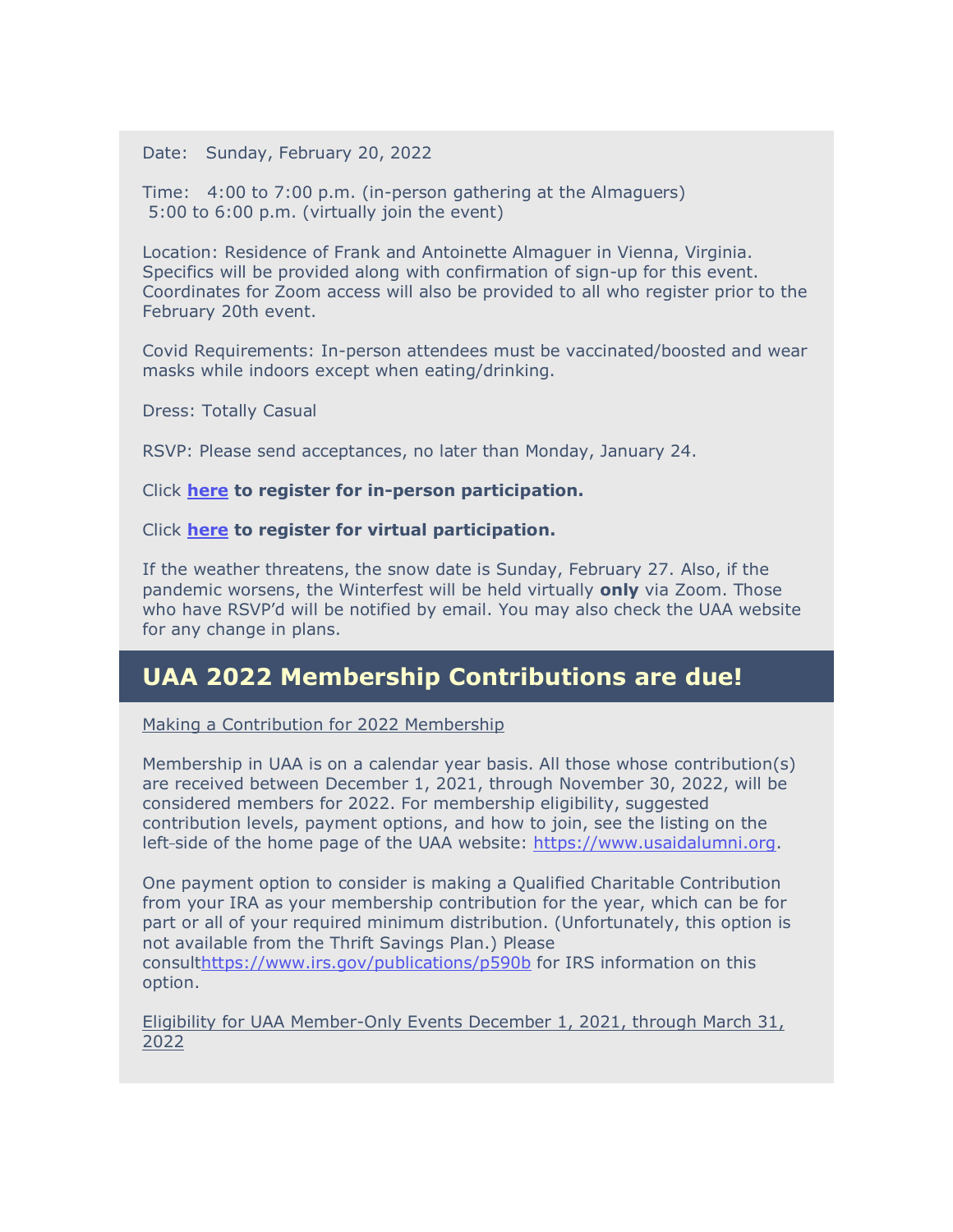For UAA contributing member-only events between December 1, 2021, and March 31, 2022, both those who were members for 2021 and those who have become members for 2022 may attend. After March 31<sup>st</sup>, 2022, contributing membership for 2022 will be required for attendance at contributing memberonly events.

For questions, please contact [office@usaidalumni.org.](mailto:office@usaidalumni.org)

#### **Formation of UAA Regional Chapters**

The UAA Public Outreach Committee is pleased to report early progress in the formation of the first three UAA regional chapters which are poised to launch in 2022. Regional chapter leads have reached out to UAA members residing in their respective geographic areas to inform them about this effort and invite those interested to join them in a range of social/public outreach activities to be planned and executed in the coming year. If you are interested in learning more about UAA regional chapters, and/or if you know of other USAID retirees residing in your area who are not yet UAA members, please contact one of the regional chapter chairs:

New England chapter: Susan Fine, [finesusanf@gmail.com](mailto:finesusanf@gmail.com)

Florida chapter: Miles Toder, [milestoder@hotmail.com](mailto:milestoder@hotmail.com)

Midwest chapter: Alexi Panehal, [alexipanehal53@yahoo.com](mailto:alexipanehal53@yahoo.com)

In addition to the launch of these three regional chapters in the coming months, we hope to support the formation of additional chapters in the year ahead. If you are interested in helping to support the formation of a regional chapter in your area, please contact our committee co-chairs: Beth Hogan at [bethhogan123@gmail.com](mailto:bethhogan123@gmail.com) or David McCloud at [davidmccloud@hotmail.com.](mailto:davidmccloud@hotmail.com)

#### **UAA Development Issues**

On Tuesday, December 14th, the UAA Development Issues Committee hosted an informative virtual discussion on the 2021 United Nations Climate Change Conference, known as COP-26, and its implication for U.S. foreign assistance programming on climate change.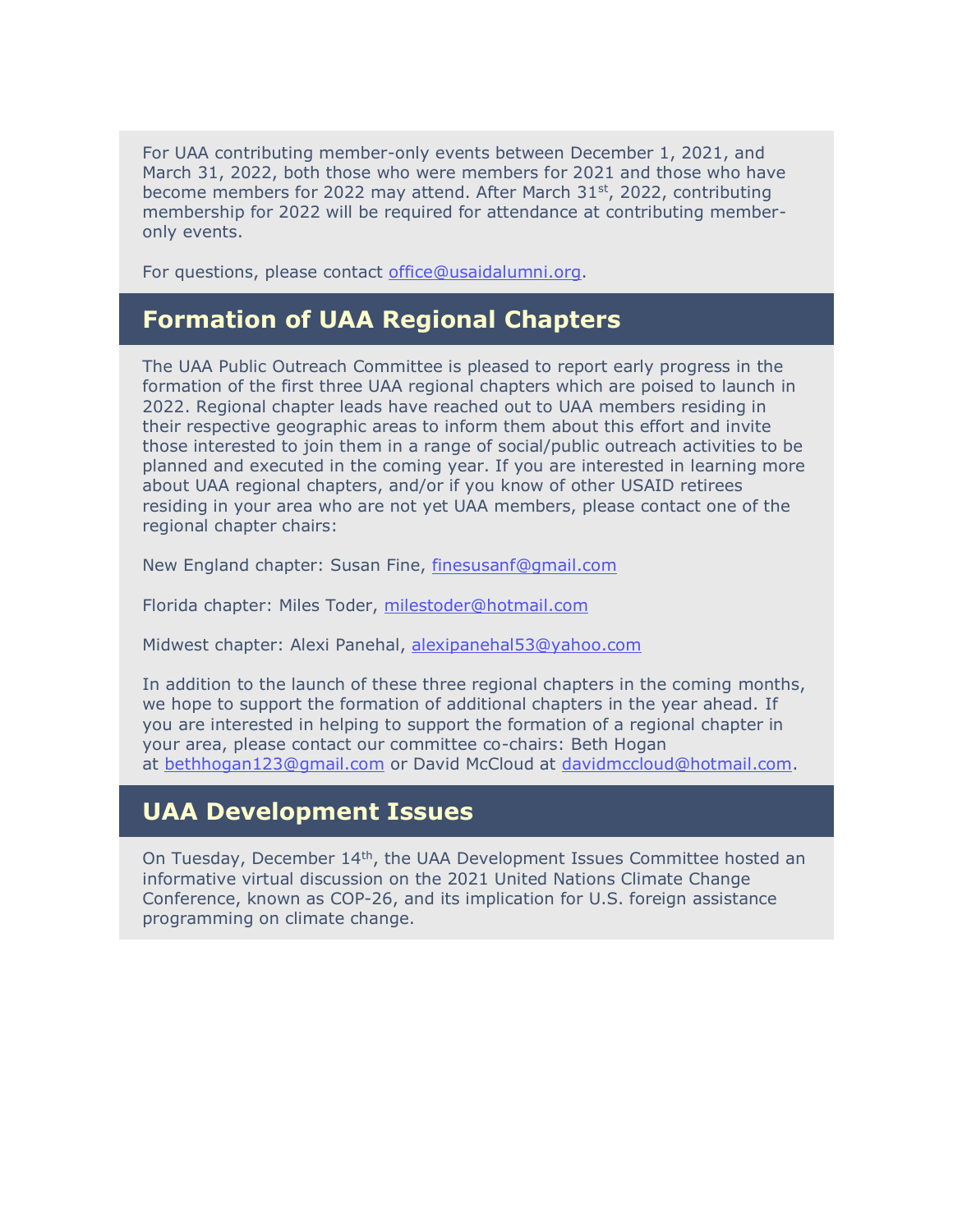



Kathryn Stratos **Jay L. Knott** 



Kathryn Stratos, Deputy Director of USAID's Center for Environment, and former USAID Mission Director and current Senior Executive Vice-President of the EDF Jay L. Knott as discussion leaders provided an excellent summary of COP-26 key highlights, accomplishments, as well as some areas that needed more attention to combat climate change. A more complete summary of the discussion may be viewed on the UAA website by clicking **[here.](https://na01.safelinks.protection.outlook.com/?url=https%3A%2F%2Fr20.rs6.net%2Ftn.jsp%3Ff%3D001jD6mFBLMW7Jq9EoLnv8caVRiy7YY0YXutCNU7v45oaAjTUKLUyDoojK97gGqrlulXw09RQDU-p3DzEmN89oHTF0Svch3JuLLTxKb8ih3ahDQTd_SGw_3U5SVPxr7C8PZ3RP0trK25umXcVtSM8-MxMGNmBM7rq4Sbl8Gon5pqlSCGOYrWp9PSmY5OPC0XReq3FE1slPXpVpe05YwoVYxprHFv95RCWfqu-iYsrS4BUlYaQog56UXZi0L9EWL1_cU%26c%3DnRs1kFnEWB8P0-vJ-kYzoLLXdqJeeAuZWNq6Gdm5EGxcprxm5WQx6w%3D%3D%26ch%3D9A-btHemjeNBmcToTpNz6CjyicMu13d-ruVUX4j8q4mYwA8YCkBkmg%3D%3D&data=04%7C01%7C%7Cb3ff3c9bb29e4d2193d308d9cef3c17e%7C84df9e7fe9f640afb435aaaaaaaaaaaa%7C1%7C0%7C637768368603922403%7CUnknown%7CTWFpbGZsb3d8eyJWIjoiMC4wLjAwMDAiLCJQIjoiV2luMzIiLCJBTiI6Ik1haWwiLCJXVCI6Mn0%3D%7C3000&sdata=HJTN9doVitOz7CnBdwK7hr9kqAwGsOvNz1AhzRgeTvk%3D&reserved=0)** A link to the slides is **[here](https://na01.safelinks.protection.outlook.com/?url=https%3A%2F%2Fr20.rs6.net%2Ftn.jsp%3Ff%3D001jD6mFBLMW7Jq9EoLnv8caVRiy7YY0YXutCNU7v45oaAjTUKLUyDoojK97gGqrlulxYGnyGhkV02o5b3FPpY8eFmb2zIgWBTU3roqDbjUaaPkAL1I1AZcVHux2ySWVthIL_Ej8Bq4fn_Xf58BVpynAuZ1kF5Sh99EIwt-Fs0gvQks7YgtEhpF39iXk3_tCgbKQZrSxhFaMsJjbIkDunaQ0YwR_d_FcSixWQl0YAhKOuLJlooWaUsAjvZE7Z-oP4HW%26c%3DnRs1kFnEWB8P0-vJ-kYzoLLXdqJeeAuZWNq6Gdm5EGxcprxm5WQx6w%3D%3D%26ch%3D9A-btHemjeNBmcToTpNz6CjyicMu13d-ruVUX4j8q4mYwA8YCkBkmg%3D%3D&data=04%7C01%7C%7Cb3ff3c9bb29e4d2193d308d9cef3c17e%7C84df9e7fe9f640afb435aaaaaaaaaaaa%7C1%7C0%7C637768368603922403%7CUnknown%7CTWFpbGZsb3d8eyJWIjoiMC4wLjAwMDAiLCJQIjoiV2luMzIiLCJBTiI6Ik1haWwiLCJXVCI6Mn0%3D%7C3000&sdata=n6BJvds6U%2F8rlrsbBwwQdJTfG0GJ64zXh6hV4MA0Glg%3D&reserved=0)**.

#### **UAA Book Club Reviews**

On Wednesday, November 17, twelve participants discussed economic analysis in the "New Economics Curriculum" and "Instant Economics--The Real-Time Revolution" that appeared in *The New Yorker* and *The Economist*, respectively, in a virtual meeting via Zoom led by Tony Chan, with help from Jerre Manarolla. Tony's presentation notes and pdf copies of the articles discussed can be found on the UAA Book Club website. Click **[here.](https://na01.safelinks.protection.outlook.com/?url=https%3A%2F%2Fr20.rs6.net%2Ftn.jsp%3Ff%3D001jD6mFBLMW7Jq9EoLnv8caVRiy7YY0YXutCNU7v45oaAjTUKLUyDoolZ6WCiEgo_PqnZLIsUG-PPMgjLhdb5-ZwSxFuo6845mYM511wBeQ0SrrroZma0HaYxso97fr76FOdisAKHPZE52eqXRfVab-oxb7EUQAt6_e6tcoX4UTt9chppMF3J5iw%3D%3D%26c%3DnRs1kFnEWB8P0-vJ-kYzoLLXdqJeeAuZWNq6Gdm5EGxcprxm5WQx6w%3D%3D%26ch%3D9A-btHemjeNBmcToTpNz6CjyicMu13d-ruVUX4j8q4mYwA8YCkBkmg%3D%3D&data=04%7C01%7C%7Cb3ff3c9bb29e4d2193d308d9cef3c17e%7C84df9e7fe9f640afb435aaaaaaaaaaaa%7C1%7C0%7C637768368603922403%7CUnknown%7CTWFpbGZsb3d8eyJWIjoiMC4wLjAwMDAiLCJQIjoiV2luMzIiLCJBTiI6Ik1haWwiLCJXVCI6Mn0%3D%7C3000&sdata=XZnNVF3IcnljAvhlQi8ViqfVG%2FUBYEbndQRl67F5TJE%3D&reserved=0)**

"The world is on the brink of a real-time revolution in economics, as the quality and timeliness of information is transformed" according to *The Economist*. What is commonly known as *Big Data –* real-time information on activity – is harvested and processed to provide real-time insights into in this case, economic activity and by extension, better public policy responses in terms of timeliness and accuracy.

On Wednesday, December 8, twenty-four participants joined Alex Shakow and author John Norris in a Zoom discussion of *The Enduring Struggle: The History of the Agency for International Development and America's Uneasy Transformation of the World*, 2021. A promotional discounted copy of the book may be ordered for \$28. See the flyer **[here.](https://na01.safelinks.protection.outlook.com/?url=https%3A%2F%2Fr20.rs6.net%2Ftn.jsp%3Ff%3D001jD6mFBLMW7Jq9EoLnv8caVRiy7YY0YXutCNU7v45oaAjTUKLUyDooi3OQsqWOIlDfPG__omC-FLnv47YPHnwtB8JdguYfGSibnaTMetlQpP8Av2OhJvMToU_URUXQlkAbGXBlMQBYrdA3lgeVPXfKRpBao4e4UbT-Fw_k6FNwPHMYPbnFInzFLXv6PztWLTxv4I5pN449E6O-juKUqxlAFxvIxu1O6ovFbRq-Q24Nut0JJE7RZ01XuRNHfAWWSkeuAkN-fnwwTnuiAHBPzBlUVCkPGiUrDQ2xLp7saGnhhm9f0Ta5_IoVI8tdBN4zr-7hr5CyPggfpmLNpw17zOa68slB29ZqJoBiNGGqGEEaBPKBUoj4RUutx4htq99iz-GpOaVqmyomEyESVju-JEsXZcAslV8OeWdjFckUcjrV_vumrDHtgErbhQl-R8n6RTJG3ZBmaDbkLxCyqWVztgAXWUIjne1JSXLx5H4STBvYa8%3D%26c%3DnRs1kFnEWB8P0-vJ-kYzoLLXdqJeeAuZWNq6Gdm5EGxcprxm5WQx6w%3D%3D%26ch%3D9A-btHemjeNBmcToTpNz6CjyicMu13d-ruVUX4j8q4mYwA8YCkBkmg%3D%3D&data=04%7C01%7C%7Cb3ff3c9bb29e4d2193d308d9cef3c17e%7C84df9e7fe9f640afb435aaaaaaaaaaaa%7C1%7C0%7C637768368603922403%7CUnknown%7CTWFpbGZsb3d8eyJWIjoiMC4wLjAwMDAiLCJQIjoiV2luMzIiLCJBTiI6Ik1haWwiLCJXVCI6Mn0%3D%7C3000&sdata=LcK0tUZF9O%2BciHl0cQKwqMQP9GLDkIgnJi26gToQ%2Bmk%3D&reserved=0)**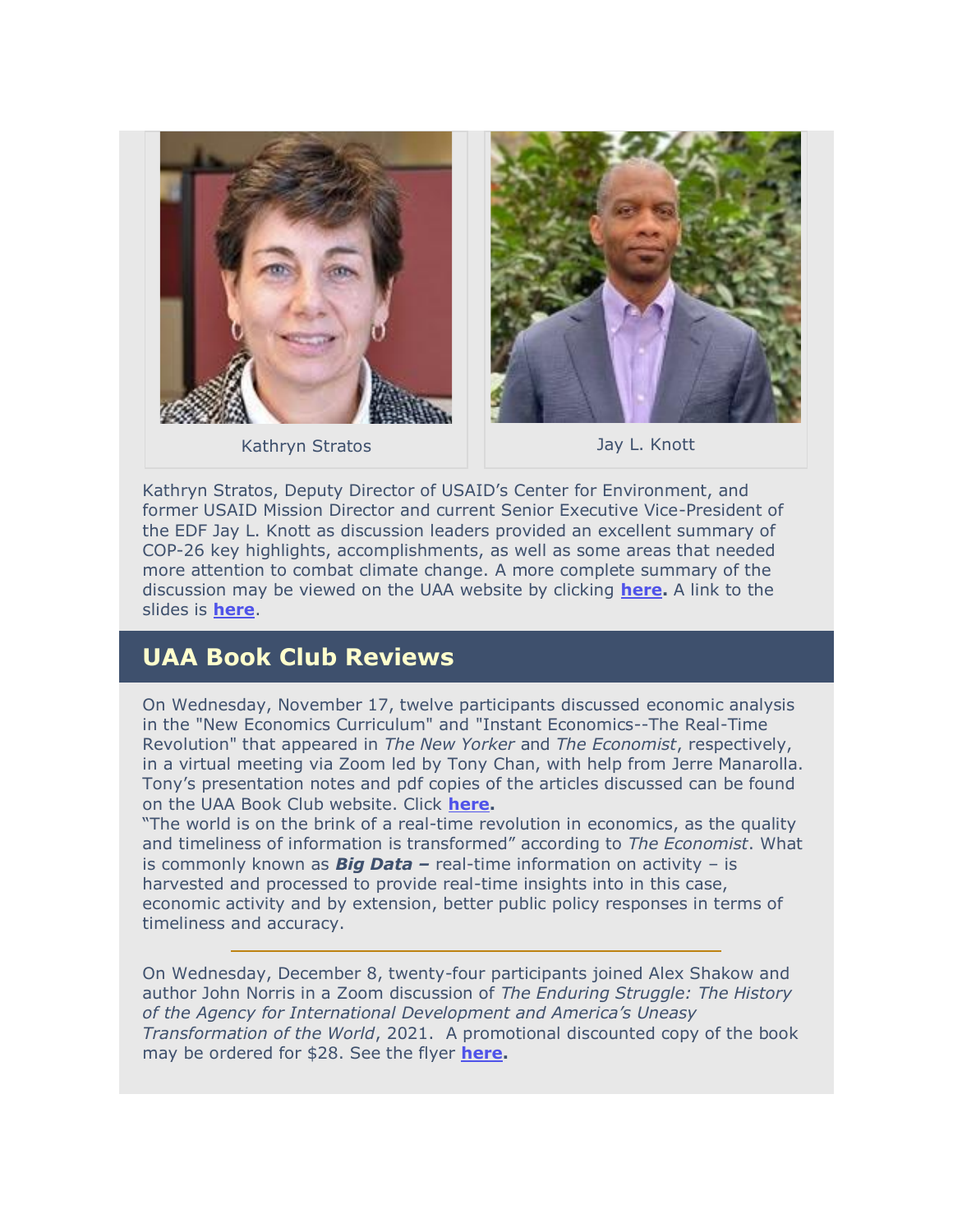US foreign aid is one of the most misunderstood functions of our federal government. Consuming less than 1% of the federal government budget, it has nonetheless played an outsized role in political debate. At the center of this controversy and misunderstanding has been the U.S. Agency for International Development, or USAID, the government agency created during the Kennedy administration to administer America's foreign assistance programs, an often conflicted behemoth with a presence spanning the globe. In this book, journalist and foreign policy expert John Norris provides a compelling and rich story of USAID.

#### **Alumni Profiles: UAA Volunteers Assisting USAID's Afghan FSNs**

Instead of highlighting one of our fellow UAA alumni as our first profile of the year, we chose to share with you the volunteer work of many UAA members with USAID/Afghanistan Foreign Service Nationals (FSN) and the challenge of resettlement.

USAID in Afghanistan had 149 FSNs, and 140 have come to the United States, often with families of four or more children. To help with their job hunt, USAID asked UAA volunteers to advise 50 FSNs on their resumes and work applications. As FSNs began to arrive in their new communities, they, and we, began to understand the real work of resettlement, and the role of UAA's volunteers expanded. UAA members could, and did, help fine-tune curriculum vitae and suggest contacts, drive to appointments and provide advice and introductions, interpret bureaucratic requirements and ferret out administrators, register students, give driving lessons and find legal counsel. Now, even more, UAA volunteers are needed to assist other FSNs.

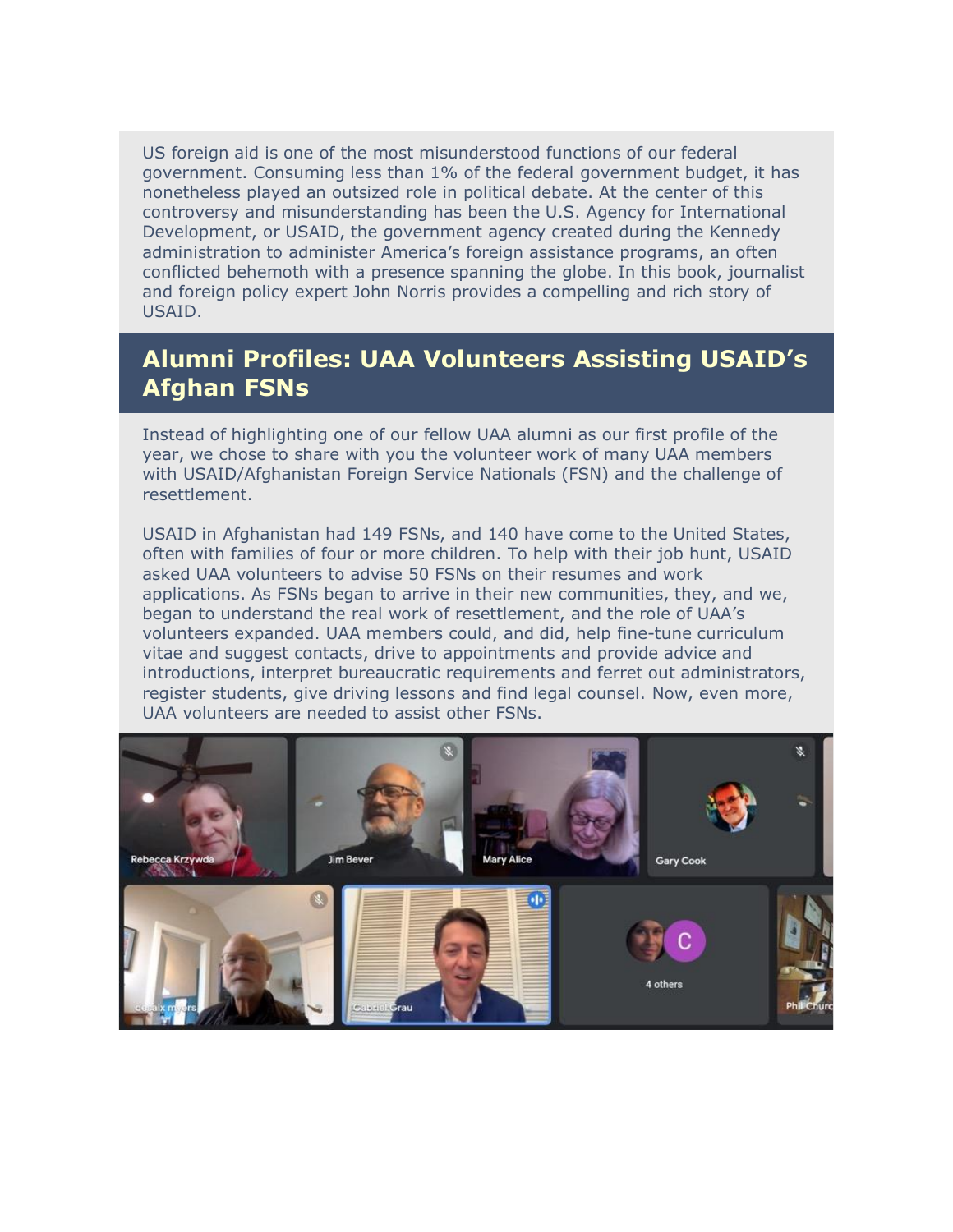Some examples follow of the challenges faced by FSNs being assisted by UAA volunteers. Names of the FSNs are not revealed to protect their privacy and that of their families remaining in Afghanistan.

**Terry Myers** shares this story: The FSN experienced 24 hours fighting crowds in the Kabul airport, ten days in a warehouse in Qatar in temperatures of 114 degrees, almost three months on a base in the middle of Wisconsin before arriving with a wife and seven children to an apartment isolated in suburban Maryland. And that was just the beginning: Dozens of documents were required for visas and work permits, school registration, bank accounts, driver's license, social security numbers, WIC and SNAP (food stamps), and all of that before applying for the job that relief agencies and the U.S. Government expect arrivals to have within 90 days of resettlement. It is a constant challenge being met daily by USAID's FSNs with remarkable resilience and courage. Now we in the United States are the beneficiaries of these new arrivals – a tribute to USAID/Kabul for having assembled an impressive crew of talented, thoughtful, and capable professionals -- as they adjust to a strange environment and work toward U.S. citizenship. Read "The Journey"**[here.](https://na01.safelinks.protection.outlook.com/?url=https%3A%2F%2Fr20.rs6.net%2Ftn.jsp%3Ff%3D001jD6mFBLMW7Jq9EoLnv8caVRiy7YY0YXutCNU7v45oaAjTUKLUyDoojK97gGqrlul6tbF9Uve6FsBA2ifkuvO2u6p-NEMqW2-ufbb-duc824Kb-QQ7g5C9_P4BAVVqyQbaVoih93eJY7GdCzTBc_Nd34PwUF7fk-q5Mv4dm7of4GaBWo4ivgFP4MFfyqqCsKf4rQJra9YF_RrL2DWRWxGCuXT0231q_dHNLh5UIyBgydf7TBGkniPxWbh8iXsxjtp%26c%3DnRs1kFnEWB8P0-vJ-kYzoLLXdqJeeAuZWNq6Gdm5EGxcprxm5WQx6w%3D%3D%26ch%3D9A-btHemjeNBmcToTpNz6CjyicMu13d-ruVUX4j8q4mYwA8YCkBkmg%3D%3D&data=04%7C01%7C%7Cb3ff3c9bb29e4d2193d308d9cef3c17e%7C84df9e7fe9f640afb435aaaaaaaaaaaa%7C1%7C0%7C637768368603922403%7CUnknown%7CTWFpbGZsb3d8eyJWIjoiMC4wLjAwMDAiLCJQIjoiV2luMzIiLCJBTiI6Ik1haWwiLCJXVCI6Mn0%3D%7C3000&sdata=yAK53htHo9RLaJ2P29RlwFTeaCBZ2IpfkkeyJb9R%2FUs%3D&reserved=0)**

**Jim Bever** shares this story: Please meet recently arrived USAID/Afghanistan FSN Zarif! Over five years ago, it was 7:00 p.m. on a late August day in Kabul, Afghanistan as Zarif was taking an evening class for his undergraduate Business Degree on the second floor of the USAID-funded American University of Afghanistan (AUAf). Suddenly, a huge car bomb exploded, followed by machine-gun fire and grenades as the school came under lethal attack by the Taliban. When his classroom was attacked and the bullets and explosives were flying, Zarif hurled himself through the glass window and onto the ground far



below. Sustaining serious injuries, he and over 35 other injured students and faculty, and staff survived the attack. Fourteen did not; expatriate faculty members were kidnapped and held for years. Flash forward four and a half years later to winter/spring of 2021: Zarif got married, received his Master's Degree in Business Administration from AUAf, and joined USAID/Afghanistan as an Administrative Assistant. Flash forward only eight months later to the end of August as the Taliban took over Kabul: Zarif and his wife suddenly found themselves evacuated, eventually landing in U.S. Army Fort McCoy in Monroe County, Wisconsin, along with a thousand other Afghans. The newlyweds were separated for weeks into men's barracks and women's/children's barracks. But eventually, they were together again, living in their newly-found apartment in Woodbridge, Virginia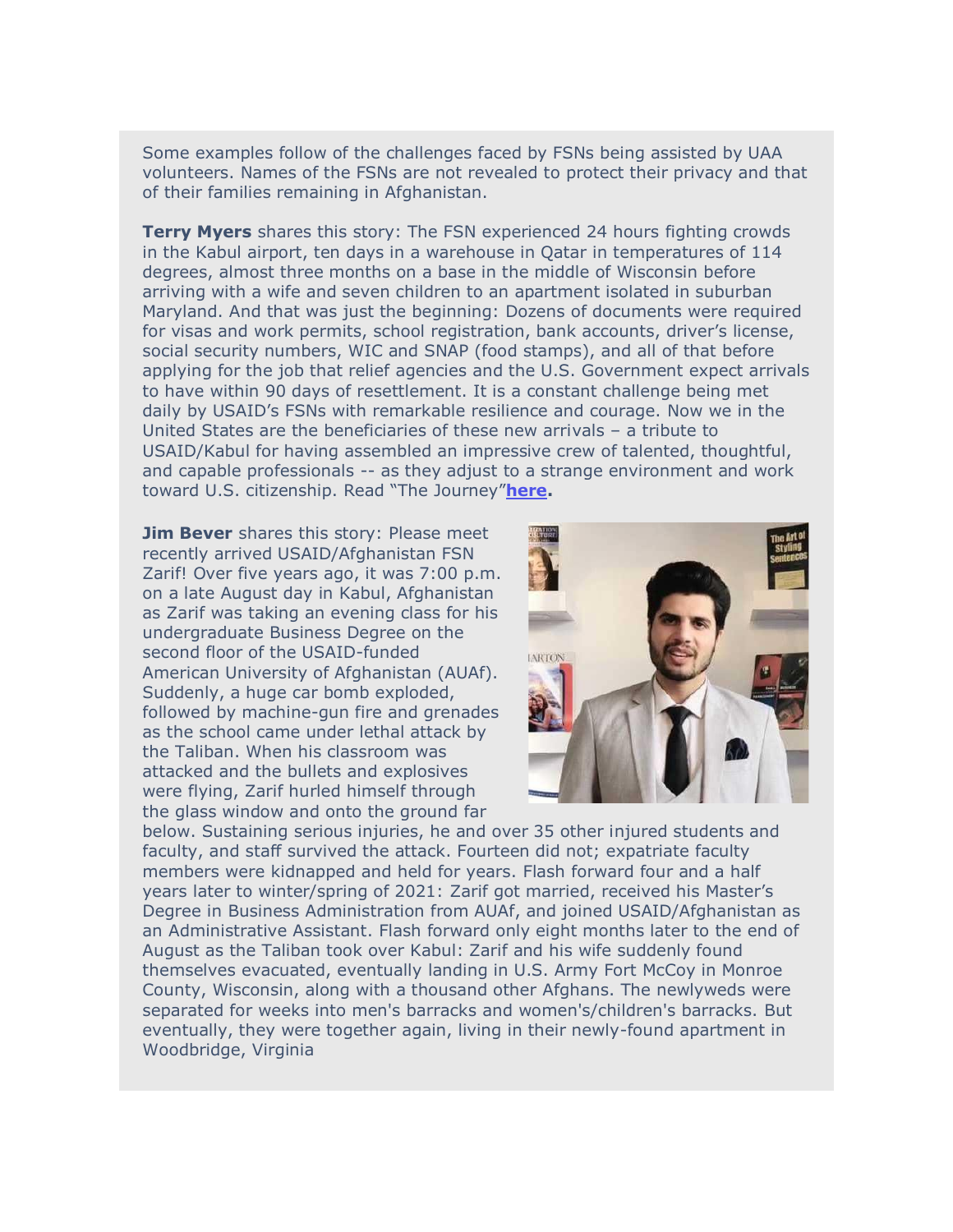**Mary Alice Kleinjan** also shares a story: **Deeba** has been receiving UAA assistance to polish her resume and cover letters and to start her job search. She has a Batchelor's degree and had ten years' professional HR experience with USG implementers, including USAID grantees, before joining USAID/Kabul's Executive Office. In her two years in the USAID Mission, she won the Mission's Hardest Working Employee award and was a pillar of the Mission's wind-down effort. She is currently living with relatives in Sacramento but is hoping to find separate housing despite the tight housing market as well as a challenging job. UAA member Mary Alice, who is currently living in DC but grew up in the San Francisco Bay area near Sacramento, is connecting remotely with Deeba to help in her search.

Terry, Jim, and Mary Alice summarize best the work of the FSNs and the rewards of the UAA volunteers in assisting them: "Ultimately, the real work can only be done by the FSNs; the burden of resettlement is being borne by them and their families. Watching them encounter (and surmount) one set of challenges after another is intensely rewarding. We are fortunate they are here and we're grateful for the opportunity to welcome them."

With most of the Afghan FSNs now in the United States and more of them being allowed to leave their U.S. Army bases to start their lives in America, USAID is urgently asking yet more help for over 50 additional FSNs with their resume polishing, interview practicing and job searching. If any alumni are interested, please let USAID and UAA know vi[aAFGProfessionalServices@usaid.gov.](mailto:AFGProfessionalServices@usaid.gov)

#### **[Make Your 2022 UAA Membership Contribution](https://na01.safelinks.protection.outlook.com/?url=https%3A%2F%2Fr20.rs6.net%2Ftn.jsp%3Ff%3D001pzhyMknFsGDs51LH8jU44GWeY9PYBgLvvASPeLB47A30UwfqTcDhjNcp3MpMWizfsSM-1_kdWzV3n2vtU3C1Zfy5kHdryPBI5yAn-BVAt0BG-CbkFSgu2HI3asJNvPB_qHs9g5dn2EvyZR711S1jFVZvq5oWL87RVovjXm1dwx2ssFCHuybwV374GxfCt2s-APv3yb1qjxWXss5PAINWHofvuIZIjNcC%26c%3Dj5wcQBG2as69ZtmyFqMTodS822ot07MhdFV9wYmPomUXhIt0cfKgDA%3D%3D%26ch%3DLiOT25L_SsREhVdfobVMwrTGttUkyrKm24u79EWxxVuvbMTtrDGqgw%3D%3D&data=04%7C01%7C%7Cb3ff3c9bb29e4d2193d308d9cef3c17e%7C84df9e7fe9f640afb435aaaaaaaaaaaa%7C1%7C0%7C637768368603922403%7CUnknown%7CTWFpbGZsb3d8eyJWIjoiMC4wLjAwMDAiLCJQIjoiV2luMzIiLCJBTiI6Ik1haWwiLCJXVCI6Mn0%3D%7C3000&sdata=MEnnemnbpKnqZXAVW7%2B%2F3AXWxN%2F9s5g2rFJAg6pew%2FQ%3D&reserved=0) USAID Alumni Association**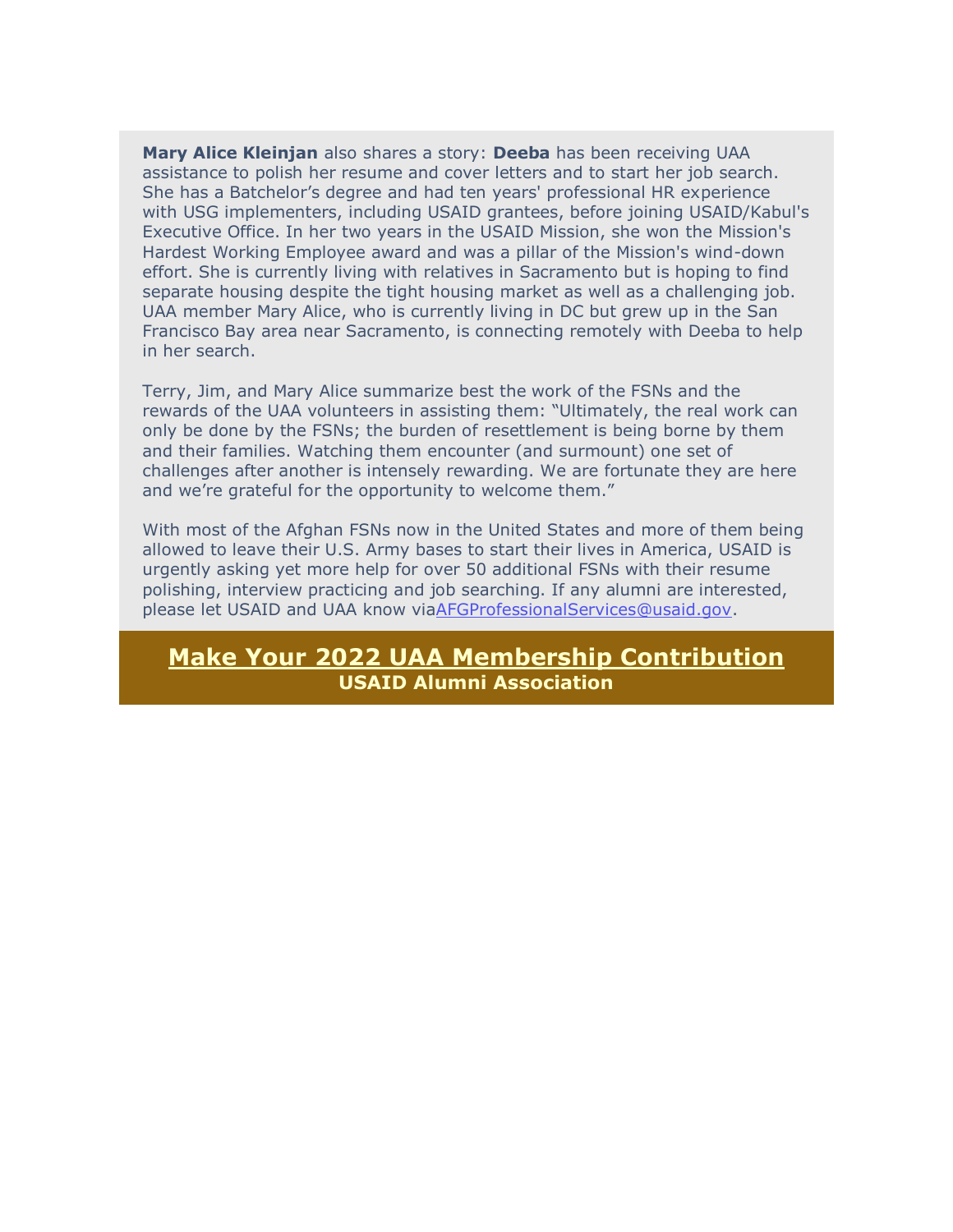USAID Alumni Association | 1801 F Street, Washington, DC 20006

[Unsubscribe okwithme2@msn.com](https://na01.safelinks.protection.outlook.com/?url=https%3A%2F%2Fvisitor.constantcontact.com%2Fdo%3Fp%3Dun%26m%3D001w5rEudeGrUf8c-CrCJeR7g%253D%26ch%3D1f8c3980-335f-11e3-bb73-d4ae527b895a%26ca%3D797d9233-bb30-4ccf-9856-07409d5d978f&data=04%7C01%7C%7Cb3ff3c9bb29e4d2193d308d9cef3c17e%7C84df9e7fe9f640afb435aaaaaaaaaaaa%7C1%7C0%7C637768368603922403%7CUnknown%7CTWFpbGZsb3d8eyJWIjoiMC4wLjAwMDAiLCJQIjoiV2luMzIiLCJBTiI6Ik1haWwiLCJXVCI6Mn0%3D%7C3000&sdata=CaH2%2BiNyekDrzhfpjrM9hgG4N9uVRXp4CffWUSkd0mk%3D&reserved=0) [Update Profile](https://na01.safelinks.protection.outlook.com/?url=https%3A%2F%2Fvisitor.constantcontact.com%2Fdo%3Fp%3Doo%26m%3D001w5rEudeGrUf8c-CrCJeR7g%253D%26ch%3D1f8c3980-335f-11e3-bb73-d4ae527b895a%26ca%3D797d9233-bb30-4ccf-9856-07409d5d978f&data=04%7C01%7C%7Cb3ff3c9bb29e4d2193d308d9cef3c17e%7C84df9e7fe9f640afb435aaaaaaaaaaaa%7C1%7C0%7C637768368603922403%7CUnknown%7CTWFpbGZsb3d8eyJWIjoiMC4wLjAwMDAiLCJQIjoiV2luMzIiLCJBTiI6Ik1haWwiLCJXVCI6Mn0%3D%7C3000&sdata=1EmIGupkPt2SAjUmtJCJ%2FnSpxybvTwM40uW7cvq65QA%3D&reserved=0) | [Constant Contact Data Notice](https://na01.safelinks.protection.outlook.com/?url=https%3A%2F%2Fwww.constantcontact.com%2Flegal%2Fcustomer-contact-data-notice&data=04%7C01%7C%7Cb3ff3c9bb29e4d2193d308d9cef3c17e%7C84df9e7fe9f640afb435aaaaaaaaaaaa%7C1%7C0%7C637768368603922403%7CUnknown%7CTWFpbGZsb3d8eyJWIjoiMC4wLjAwMDAiLCJQIjoiV2luMzIiLCJBTiI6Ik1haWwiLCJXVCI6Mn0%3D%7C3000&sdata=cc%2FW5kVgovO565p8G49419XhLJtiATYDftV8KkLNqhU%3D&reserved=0)